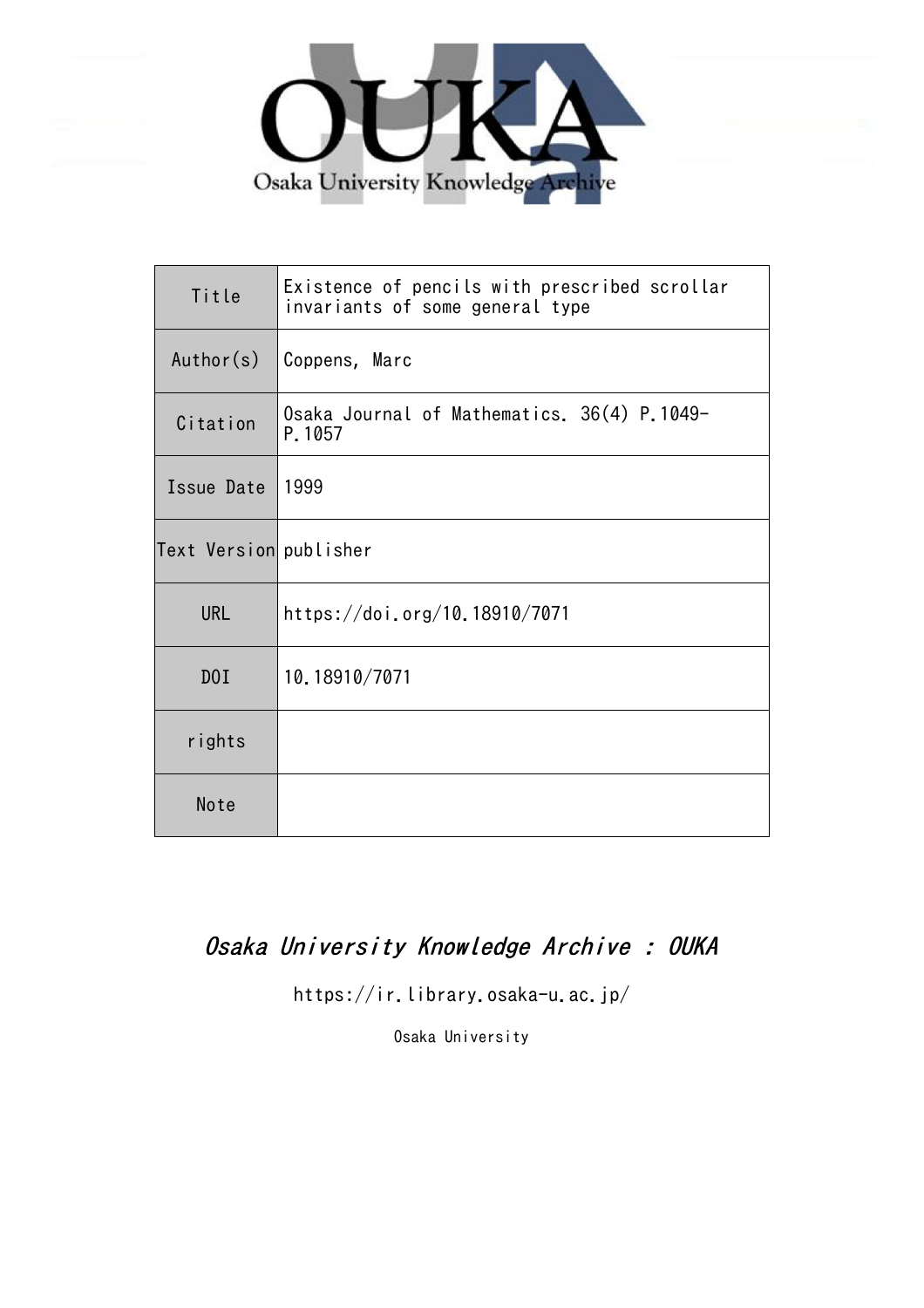# **EXISTENCE OF PENCILS WITH PRESCRIBED SCROLLAR INVARIANTS OF SOME GENERAL TYPE**

## MARC COPPENS

(Received January 12, 1998)

#### **0. Introduction**

Let *C* be an irreducible smooth projective non-hyperelliptic curve of genus g defined over the field C of complex numbers. Let  $g_k^1$  be a complete base-point free special linear system on C. The scrollar invariants of  $g_k^1$  are defined as follows. Let C be canonically embedded in  $P^{g-1}$  and let X be the union of the linear spans  $\langle D \rangle$  with  $D \in g_k^1$ . This defines a set of integers  $e_1 \geq \ldots \geq e_{k-1} \geq 0$  such that X is the image of the projective bundle  $P(e_1; \ldots; e_{k-1}) = P(O_{P^1}(e_1) \oplus \ldots \oplus O_{P^1}(e_{k-1}))$  using the tautological bundle (see e.g. [2]; [7]). Those integers  $e_1; e_2; \dots; e_{k-1}$  are called the scrollar invariants of  $g_k^1$ .

Those scrollar invariants determine (and are determined by) the complete linear systems associated to multiples of the linear system  $g_k^1$ . For  $1 \le i \le k-1$  the invariant  $e_i$  is one less than the number of non-negative integers *j* satisfying dim( $\frac{K_C - j g_k^1}{-1}$ )  $dim(|K_C - (j + 1)g_k^1|) \geq i$ . Here  $K_C$  denotes a canonical divisor on C. Let  $m =$  $e_{k-1}+2$ . Then m is defined by the following conditions: dim( $|(m-1)g_k^1|$ ) = m-1 and  $\dim(|mg_k^1|) > m$ . In case  $|mg_k^1|$  is birationally very ample then the scrollar invariants satisfy the inequalities  $e_i \leq e_{i+1} + m$  for  $1 \leq i \leq k - 2$  (see [3]). In case  $k = 3$  this number  $m = e_2$  determines also the other scrollar invariant  $e_1$ . It is the starting point for so-called Maroni-theory for linear systems on trigonal curves (see [4]; [5]). Scrollar invariants for 4-gonal curves are intensively studied in [1]; [3] and for 5-gonal curves in [6].

For  $(j-1)m-1 < x \leq jm-1$  with  $j \leq k-1$  the inequalities between the scrollar invariants imply  $\dim(|xg_k^1|) \geq \frac{j(j-1)}{2}m - 1 + (x - (j - 1)m + 1)j$ . Equality (if not in conflict with the Riemann-Roch Theorem) can be expected being the most general case for a fixed value of m. The inequalities also imply  $\dim((k-1)mg_k^1) =$  $\dim((k-1)m - 1)g_k^1$ ) + k. This implies that  $|((k-1)m - 1)g_k^1|$  is not special. Using the dimension bound one obtains  $g \leq [(k^2 - k)m - 2k + 2]/2$ . (This easy but interesting consequence from the inequalities is not mentioned by Kato and Ohbuchi.) In this paper we prove the following theorem.

**Theorem.** For all nonnegative integers k; m and g satisfying  $k \geq 3$ ;  $m \geq 2$  and  $k-1 \leq g \leq [(k^2-k)m-2k+2]/2$  there exists a smooth curve C of genus g possessing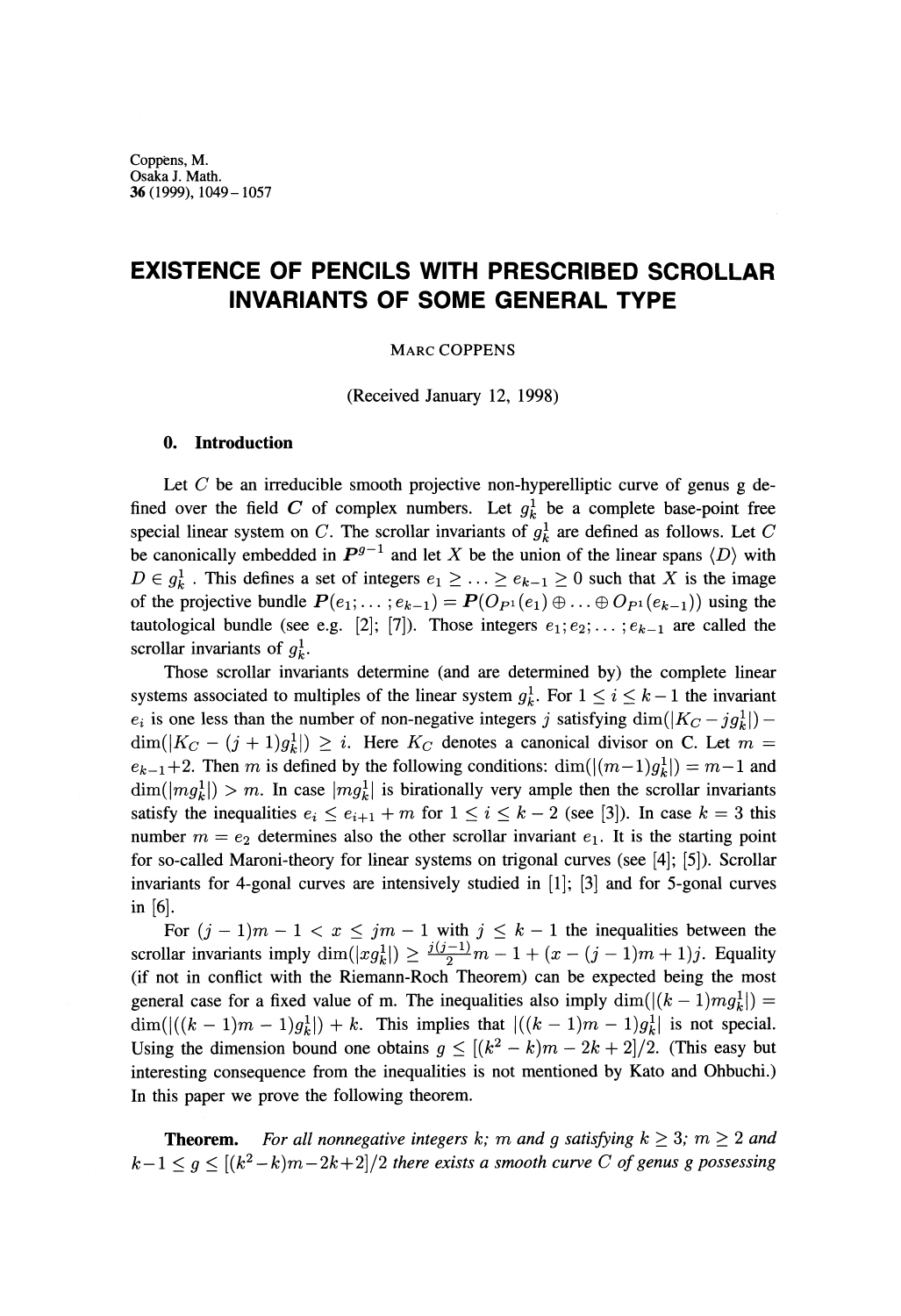1050 M. COPPENS

*a complete base point free linear system*  $g_k^1$  *satisfying the following property. For each nonnegative integer x with*  $x \leq (k-1)m-1$  *define the nonnegative integer j such that*  $(j-1)m - 1 < x \leq jm - 1$ . Then  $\dim(|xg_k^1|) = max(\frac{3^{(j-1)}}{2}m - 1 + (x - (j-1)m + 1))$  $\{1)j; kx - g\}$ ). Also  $\{mg_k^1\}$  is birationally very ample.

The curves *C* are obtained using special plane curves degenerating to special types of rational curves. First we construct those rational curves  $\Gamma_0$  using some linear system  $g_k^1$  on  $\mathbf{P}^1$ . In order to prove the theorem we study canonical adjoint curves of  $\Gamma_0$ containing all points belonging to a given number of divisors from  $g_k^1$ .

SOME NOTATIONS. On a smooth surface X; if  $\Gamma_1$  and  $\Gamma_2$  are two effective divisors intersecting at  $x \in X$  (no common component containing x) then we write  $i(\Gamma_1.\Gamma_2;x)$  for the intersection multiplicity of  $\Gamma_1$  and  $\Gamma_2$  at x. We write  $(\Gamma_1.\Gamma_2)$  for the intersection number of  $\Gamma_1$  and  $\Gamma_2$ . We also write  $K_X$  for a canonical divisor on X.

# **1. Construction of the plane rational curve**

Choose a general linear system  $g_k^1$  on  $P^1$  and a general divisor  $F \in g_k^1$ . Choose a general effective divisor E of degree mk on  $P^1$ . Consider the linear system  $g^2_{mk}$ containing  $(m - 1)F + g_k^1$  and *E*.

**Claim 1.1.** *g^<sup>k</sup>*  $\mathbf{p}_k$  is a simple base point free linear system on  $\mathbf{P}^1$ .

Proof. The linear system  $g^2_{mk}$  has no base points:  $mF \in (m-1)F + g^1_k \subset g^2_{mk}$ and  $E \cap F = \emptyset$ . For  $P \in E$  and  $D_P \in g_k^1$  containing P one has  $E \cap D_P = \{P\}$  (the intersection as schemes is reduced), therefore also  $E \cap ((m - 1)F + D_P) = \{P\}$ . Since  $(m-1)F + D_P \in g^2_{mk}$  this implies that  $g^2_{mk}$  is simple.

**Claim 1.2.** The space parametrizing such linear systems  $g_{mk}^2$  on  $\mathbf{P}^1$  is irre*ducible of dimension*  $mk + 2k - 3$ .

Proof. Effective divisors of degree d on  $P<sup>1</sup>$  are parametrized by a projective space  $P^d$ . Linear systems  $g_k^1$  (resp.  $g_{mk}^2$ ) on  $P^1$  are parametrized by a grassmannian  $G(1;k)$  of lines in  $P^k$  (resp.  $G(2;mk)$  of planes in  $P^{mk}$ ). On  $G(1;k) \times P^k$  we have the incidence subvariety I defined as  $(g_k^1; F) \in I$  if and only if  $F \in g_k^1$ . Clearly I is irreducible of dimension  $\dim(G(1;k)) + 1 = 2k - 1$ . The linear systems  $g^2_{mk}$  on  $\mathbf{P}^1$ constructed above belong to the image of the rational map  $\tau: I \times P^{mk} \to G(2; mk)$ defined by  $\tau((g_k^1; F); E) = \langle (m - 1)F + g_k^1; E \rangle.$ 

Suppose for  $((g^1_k; F); E) \in I \times P^{mk}$  general, there exists another element  $((h^1_k; G);$  $E'$ )  $\in I \times P^{mk}$  with  $\tau((g_k^1;F);E) = \tau((h_k^1;G);E')$  but  $(g_k^1;F) \neq (h_k^1;G)$ . Because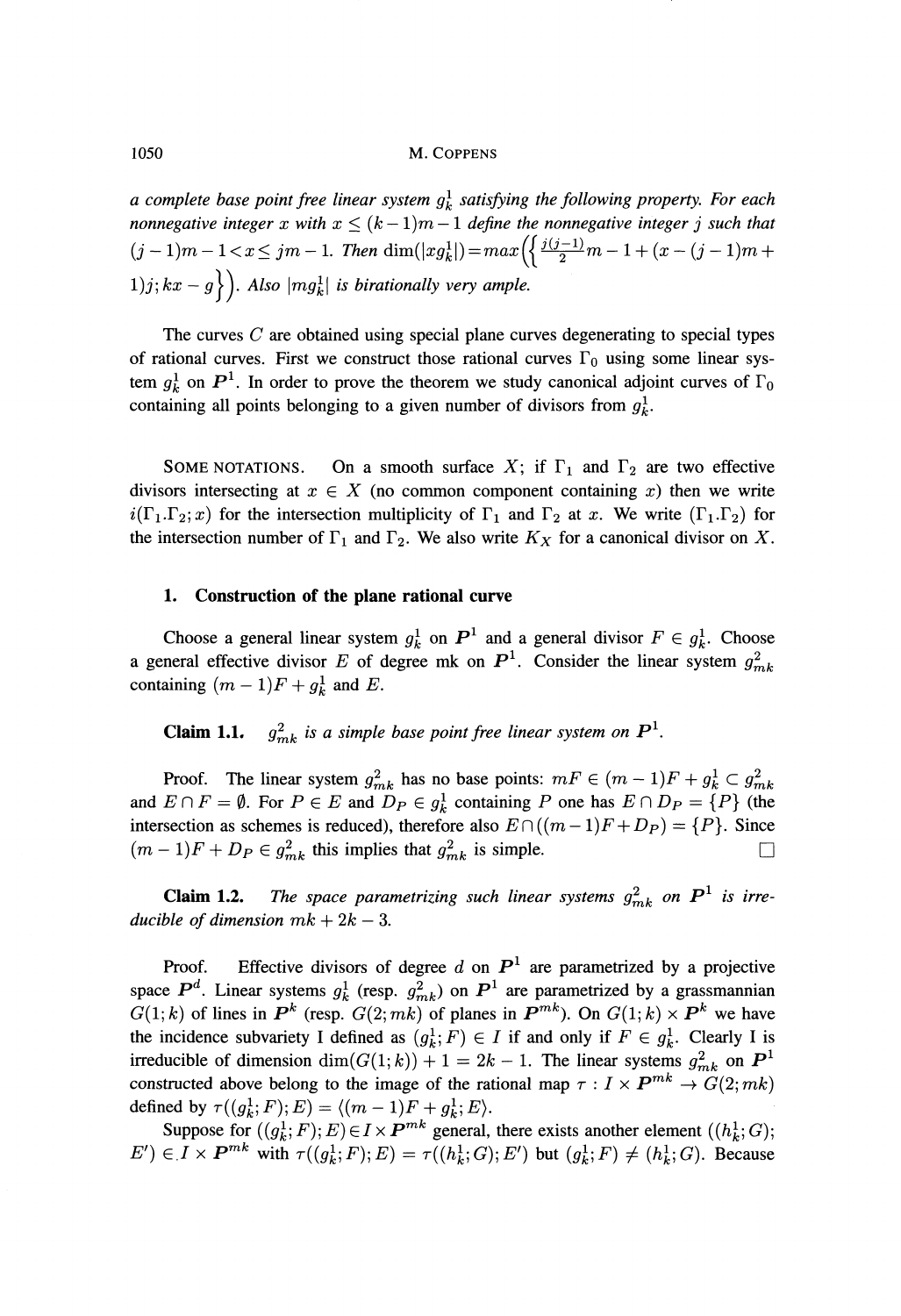$(m-1)F + g_k^1$  and  $(m-1)G + h_k^1$  are both lines in  $g_{mk}^2$ , one has  $[(m-1)F + g_k^1] \cap$  $[(m - 1)G + h_k^1] \neq \emptyset$ . Assume  $(m - 1)F + g_k^1 = (m - 1)G + h_k^1$ . Because  $g_k^1$  has no fixed points, this implies  $F = G$  and so  $g_k^1 = h_k^1$ ; a contradiction. Choose  $D \in h_k^1$ with  $(m-1)G + D \notin (m-1)F + g_k^1$ . Then  $g_{mk}^2 = \langle (m-1)F + g_k^1; (m-1)G + D \rangle$ . Because  $g_{mk}^2$  is base point free (Claim 1.1) we find  $F \cap G = \emptyset$ . But then  $[(m - 1)F +$  $g_k^1 \cap [(m-1)G + h_k^1] \neq \emptyset$  implies  $m = 2$ ;  $F \in h_k^1$ ;  $G \in g_k^1$  and so  $g_k^1 = h_k^1 = \langle F; G \rangle$ . For  $D \in g_k^1$  one finds  $F + D$ ;  $G + D \in g_{2k}^2$  so  $g_k^1 + D \subset g_{2k}^2$ . It follows that  $g_{2k}^2 = \{D_1 + D_2 : D_1; D_2 \in g_k^1\}$ . This contradicts  $g_{2k}^2$  being simple (Claim 1.1). So we find for a general  $((g_k^1; F); E) \in I \times P^{mk}$  one has  $\tau((g_k^1; F); E) = \tau((h_k^1; G); E')$ if and only if  $(g_k^1; F) = (h_k^1; G)$  and  $E' \in \langle (m-1)F + g_k^1; E \rangle$ . Therefore the general non-empty fiber of  $\tau$  has dimension 2. So, the image of  $\tau$  has dimension  $mk + 2k - 3$ .

Associated to  $g_{mk}^2$  there exist morphisms  $\phi : \mathbf{P}^1 \to \mathbf{P}^2$ . Fix such a morphism and let  $\Gamma$  be the image.

Claim 1.3. Γ *is a plane curve of degree mk. The divisor F induces a singular point s on* Γ *of multiplicity (m — l)k. The other singular points of* Γ *are ordinary nodes.*

Proof. Since  $g_{mk}^2$  is simple and base point free (Claim 1.1) the plane curve Γ has degree mk. There is a 1-dimensional subsystem of  $g^2_{mk}$  containing  $(m - 1)F$ . This 1-dimensional subsystem corresponds to a pencil of lines on  $P<sup>2</sup>$  containing some fixed point *s.* For a general line *L* containing s there are *k* intersections each one of multiplicity 1 with  $\Gamma$  outside s. This implies  $i(\Gamma, L; s) = (m-1)k$ , hence  $\Gamma$  has multiplicity  $(m - 1)k$  at s. Assume s' is another singular point of Γ.

First assume s' has multiplicity  $\mu \geq 3$ . The pencil of lines on  $P^2$  containing s' induces a linear subsystem  $F' + g_{mk-\mu}^1 \subset g_{mk}^2$ . From  $s \neq s'$  it follows that  $F \cap F' \neq \emptyset$ . The line  $\langle ss' \rangle$  on  $P^2$  gives rise to  $(m-1)F+D \in g^2_{mk}$  with  $D \in g^1_k$ . We find  $D = F' +$  $D'$  for some effective divisor  $D'$ . Let  $E'$  be the divisor corresponding to a general line through s', then  $E' = F' + E''$  for some  $E'' \in g^1_{mk-\mu}$ . Since  $g^2_{mk} = \langle (m-1)F + g^1_k, E' \rangle$ we find that  $g_{m,k}^2$  belongs to the image of the morphism  $\tau' : I' \times P^{mk-\mu} \to G(2; mk)$ defined by  $\tau'((q_1^1; F; F'); E'') = \langle (m-1)F + q_1^1; F' + E'' \rangle$  with  $I' \subset I \times P^{\mu}$  defined by  $(g_k^1; F; F') \in I'$  if and only if  $D \geq F'$  for some  $D \in g_k^1$  (here I is as in the proof of Claim 1.2). The choice of E'' implies that  $\tau$ ' has non-empty fibers of dimension at least 1. Since  $\dim(I' \times P^{mk-\mu}) = 2k + mk - \mu$  we obtain  $2k - 1 + mk - \mu < (m+2)k - 3$ . This contradicts  $\mu \geq 3$ . It follows that s' has multiplicity 2.

Using the same notations we have  $\mu = 2$ ;  $deg(F') = 2$ . Assume  $F' = 2P_0$ . Then  $P_0$  is a ramification point of  $g_k^1$ .

This implies that  $g_{mk}^2$  belongs to the image of the morphism  $\tau^* : I'' \times P^{mk-2} \to$  $G(2; mk)$  defined by  $\tau^*((g_k^1; F; P_0); E'') = \langle (m-1)F + g_k^1; 2P_0 + E'' \rangle$ , with  $I'' \subset$  $I \times P^1$  defined by  $(g_k^1; F; P_0) \in I''$  if and only if  $P_0$  is a ramification point of  $g_k^1$ . Again, the non-empty fibers have dimension at least 1. Since  $\dim(I'' \times P^{mk-2}) =$  $2k - 1 + mk - 2$ , we find a contradiction to  $\dim(im\tau) = (m + 2)k - 3$ .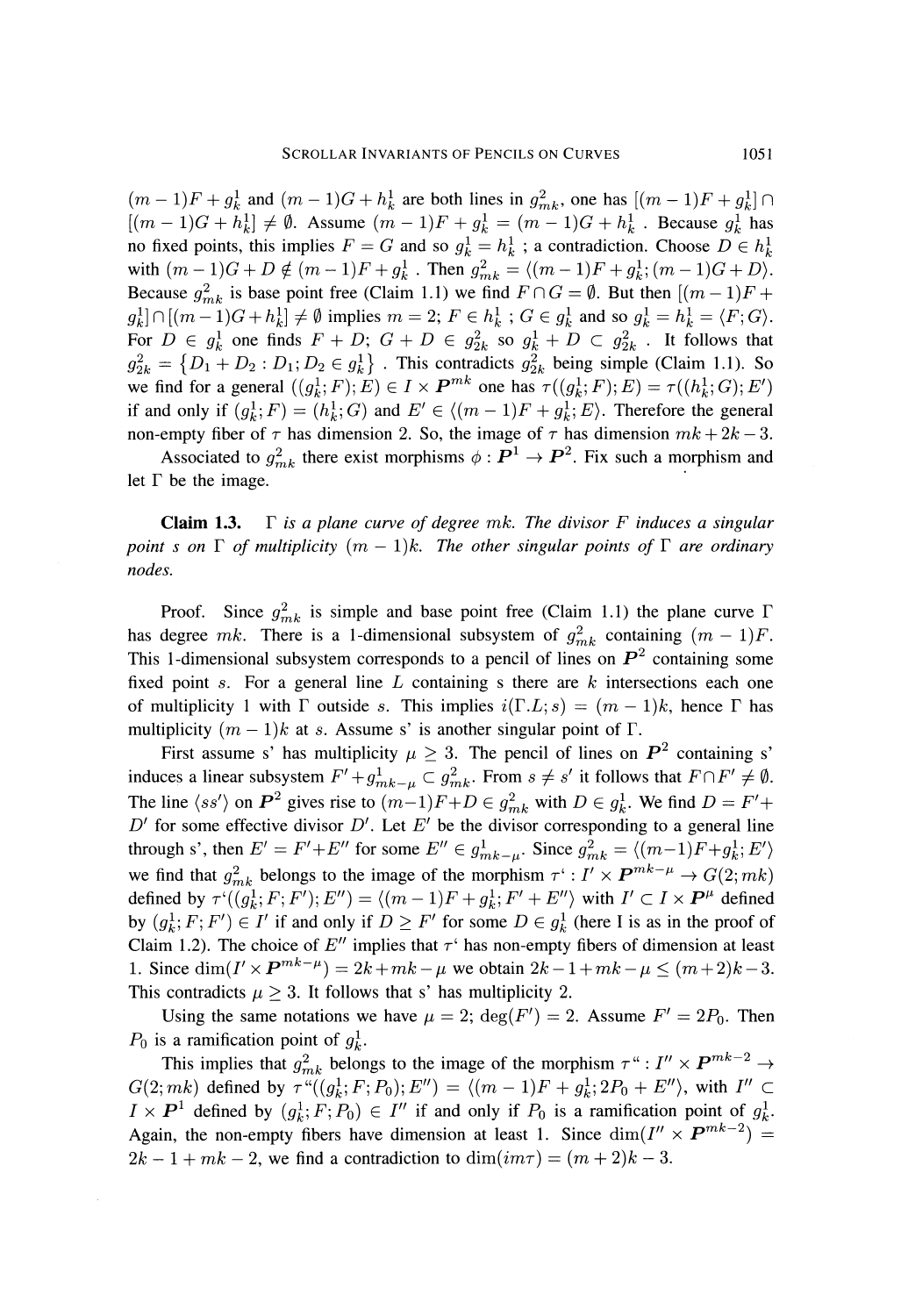#### 1052 M. COPPENS

We obtain  $F' = P_0 + Q_0$  with  $P_0 \neq Q_0$ . Assume  $L_0$  is a line through s' such that  $L_0$  induces  $2(P_0 + Q_0) + E'''$  for some effective divisor  $E'''$  of degree  $mk$ -4. Hence, we assume that s' is a tacnode. This implies  $g_{mk}^2$  belongs to the image of the rational map  $\tau^{\mu\nu}$  :  $I^{\prime\prime\prime} \times P^{mk-4} \rightarrow G(2;mk)$  defined by  $\tau^{\mu\nu}((g^1_k;F;F');E^{\prime\prime\prime}) =$  $\langle (m-1)F+g_k^1; 2F'+E'''\rangle$  with  $I''' \subset I \times P^2$  defined by  $(g_k^1; F; F') \in I'''$  if and only if  $D \ge F'$  for some  $D \in g_k^1$ . Because  $\dim(I''' \times P^{mk-4}) = (m+2)k-4 < (m+2)k-3$ , once more we obtain a contradiction. This implies that s' is an ordinary node.

Because  $mF \in g^2_{mk}$  there exists a line T on  $\mathbb{P}^2$  through s inducing  $mF$ . This line *T* intersects Γ only at s, hence  $i(T, \Gamma; s) = mk$ . We can consider the singularity of Γ at s as follows. It consists of exactly k locally irreducible branches (we use  $F \in \mathbf{P}^k$ is general), each one having multiplicity  $m - 1$  at s and having T as "tangent line" intersecting the branch with multiplicity m at s. From now on we fix s and  $T$ .

**Claim 1.4.** We obtain a family of plane curves of dimension  $(m+2)k-1$ .

Proof. This follows from Claim 1.2 taking into account that  $dim(Aut(P<sup>1</sup>)) = 3$ ;  $dim(Aut(P<sup>2</sup>)) = 8$  and fixing s and T imposes 3 independent conditions on  $\Gamma$ .

## **2. Blowing\_up the projective plane**

Let  $\pi_1 : X_1 \to \mathbf{P}^2$  be the blowing-up of  $\mathbf{P}^2$  at s; let  $E_1$  be the exceptional divisor. Let  $T_1$  (resp.  $\Gamma_1$ ) be the strict transform of T (resp.  $\Gamma$ ) on  $X_1$ . Let L be the inverse image of a line on  $P^2$ . Then  $T_1 \in |L - E_1|$ ;  $\Gamma_1 \in |k m L - k(m - 1)E_1|$ . Let  $s_1 = E_1 \cap T_1.$ 

The linear system  $|L - E_1|$  induces  $g_k^1$  on  $P^1$  and  $T_1$  induces F. Since the images of points of F under the morphism  $P^1 \to \Gamma_1$  are contained in  $E_1$ , it follows that  $i(T_1,$  $\Gamma_1$ ;  $s_1$ ) = k. Hence the k different points of F correspond to k different irreducible branches of  $\Gamma_1$  at  $s_1$ . Hence  $\Gamma_1$  has a singular point of multiplicity k at  $s_1$ . Also  $E_1 \cap \Gamma_1 = \{s_1\}$  and since  $(E_1 \Gamma_1) = k(m-1)$  it follows that  $i(E_1, \Gamma_1; s_1) = (m-1)k$ . Because  $T_1 + E_1$  induces  $mF$  on  $\mathbf{P}^1$ , it follows that  $E_1$  intersects each branch of  $\Gamma_1$ at  $s_1$  with multiplicity  $m-1$  at  $s_1$ .

Let  $\pi_2 : X_2 \to X_1$  be the blowing-up of  $X_1$  at  $s_1$ . Let  $E_2$  be the exceptional divisor. We continue to write L for the inverse image of a general line on  $\mathbf{P}^2$ . Let  $E_{12}$ (resp.  $T_2$ ;  $\Gamma_2$ ) be the strict transforms of  $E_1$  (resp.  $T$ ;  $\Gamma$ ) on  $X_2$ . We also write  $E_1$  to denote the inverse image of  $E_1$  on  $X_2$ . Then  $E_{12} \in |E_1 - E_2|$ ;  $T_2 \in |L - E_1 - E_2|$  $e_2 \in |k m L - k(m - 1)E_1 - kE_2|$ . Let  $s_2 = E_2 \cap E_{12}$ . One has  $(T_2, \Gamma_2) = 0$  hence  $T_2 \cap \Gamma_2 = \emptyset$ . In case  $m = 2$  we find  $(\Gamma_2.E_{12}) = 0$  hence  $\Gamma_2 \cap E_{12} = \emptyset$ .

Assume  $m > 2$ . From  $(\Gamma_2.E_2) = k$  it follows that each branch of  $\Gamma_2$  correspond ing to a point of  $F$  is smooth and intersects  $E_2$  transversally at one point. Because  $E_2 + E_{12}$  induces  $(m-1)F$  on  $P<sup>1</sup>$  it follows that those points of F map to  $s_2$  and *E*<sub>12</sub> intersects each branch with multiplicity  $m-2$  at  $s_2$ . It follows that  $\Gamma_2$  has multi plicity *k* at *s<sup>2</sup> .*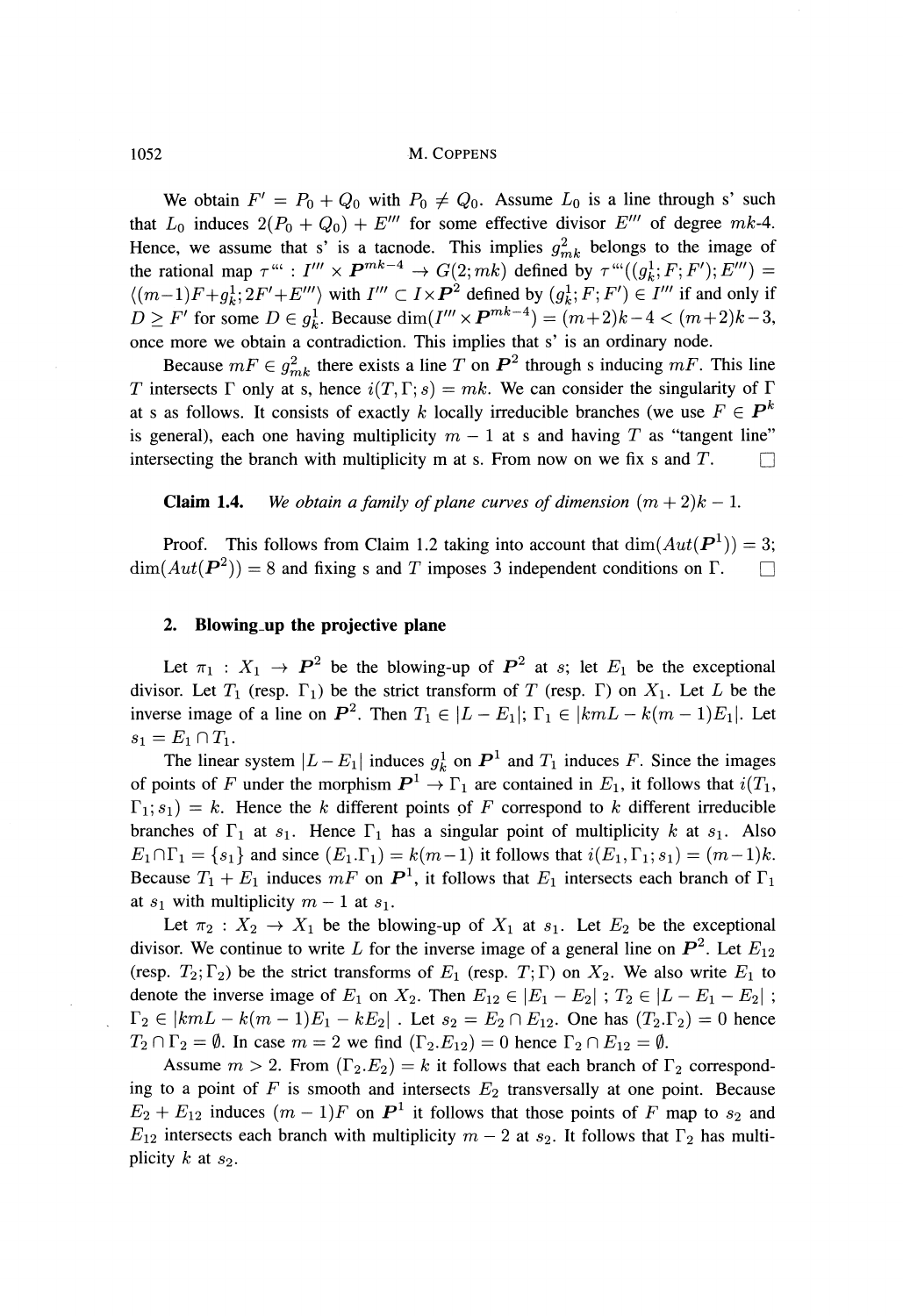We continue to make blowings-up. For each  $i \leq m$  we obtain the blowing-up  $\pi_i : X_i \to X_{i-1}$  with exceptional divisor  $E_i$ . On  $X_i$  we continue to write L to denote the inverse image of a general line on  $P^2$ . We write  $\Gamma_i$  (resp.  $E_{i-1,i}$ ;  $T_i$ ) to denote the strict transform of  $\Gamma$  (resp.  $E_{i-1}$ ; T) on  $X_i$ . Also, for  $j \leq i-2$  we write  $E_{j,i}$  for the strict transform of  $E_{j,i-1}$ . Let  $s_i = E_i \cap E_{i-1,i}$ . In case  $i < m$ the multiplicity of  $\Gamma_i$  at  $s_i$  is k. At  $s_i$  the curve  $\Gamma_i$  has k smooth locally irreducible branches. Also  $E_{1,i}$  intersects each branch with multiplicity  $m - i$  at  $s_i$ . On  $X_m$  we also write  $E_i$  for the inverse image of  $E_i$  on  $X_i$  (for  $i < m$ ). We obtain  $\Gamma_m \in \mathbf{P} :=$  $|k m L - k(m-1)E_1 - kE_2 - \ldots - kE_m|$  ,  $T_m \in |L-E_1-E_2|, E_{1m} \in |E_1-E_2 - \ldots - E_m|$ and  $E_{im} \in |E_i - E_{i+1}|$  for  $2 \le i \le m - 1$ .

**Claim 2.1.**  $\Gamma_m$  has ordinary nodes as its only singularities. The intersection *points of*  $\Gamma_m$  and  $E_m$  are smooth points on  $\Gamma_m$ .

Proof. Because of Claim 1.3 it is enough to prove that the intersection points of m and  $E_m$  are smooth points on  $\Gamma_m$ . The inverse image on  $P<sup>1</sup>$  of the intersection as schemes of  $\Gamma_m$  and  $E_m$  is the divisor *F*, hence a general divisor of degree *k* on  $P<sup>1</sup>$ . If that intersection would not be smooth then 2 different points in F would have the same image on  $\Gamma_m$ . Because of monodromy on  $P^1$ , in that case all k points on *F* need to have the same image on  $\Gamma_m$ , hence  $\Gamma_m \cap E_m$  is a single multiple point  $s_m$ of  $\Gamma_m$ . Since  $(\Gamma_m.E_{1m}) = 0$  and  $(\Gamma_m.E_{m-1,m}) = 0$  it follows that  $s_m \notin \{E_{1,m} \cap$  $E_m$ ;  $E_{m-1,m} \cap E_m$ . Let  $\pi_{m+1} : X_{m+1} \to X_m$  be the blowing-up of  $X_m$  at  $s_m$ . Let  $E_{m+1}$  be the exceptional divisor of  $\pi_{m+1}$  and let  $\Gamma_{m+1}$  be the strict transform of  $\Gamma_m$ . We find  $\Gamma_{m+1} \in P_{m+1} := |k m L - k(m-1)E_1 - kE_2 - \ldots - kE_{m+1}|$ . If  $\Gamma_{m+1}$  is not smooth at each point of  $\Gamma_{m+1} \cap E_{m+1}$  then as before we find  $s_{m+1} \in \Gamma_{m+1}$  such that  $\Gamma_{m+1}$  has multiplicity k at  $s_{m+1}$ . In that case we blow-up  $\Gamma_{m+1}$  at  $s_{m+1}$  and so on.

For some  $m' \geq 1$  we obtain  $X_{m+m'}$  and  $\Gamma_{m+m'} \in P_{m+m'} := |k m L - k(m-1)E_1$  $kE_2$  – ...  $-kE_{m+m'}$  such that  $\Gamma_{m+m'}$  has ordinary nodes as its only singularities. The arithmetic genus of  $\Gamma_{m+m'}$  is equal to  $[(km-1)(km-2)-(k(m-1)-1)k(m-1)-(m+1)]$  $(m'-1)(k-1)k/2$ . This has to be at least 0, hence  $(m-m')k^2 + (m'-m)k-2k+2) \ge 0$ . This condition implies  $m' \leq m$ .

In  $P_{m+m'}$  we find that the locus of irreducible rational nodal curves has a component of dimension at least  $mk + 2k - 1 - m'$ . (This follows from Claim 1.4 taking into account the choice of  $s_{m+i}$  on  $E_{m+i}$  for  $0 \le i \le m'$ .) The number of nodes of  $\Gamma_{m+m'}$ is equal to the arithmetic genus of  $\Gamma_{m+m'}$  being  $\delta = [(m-m')(k^2-k)-2k+2]/2$ . Because  $m' \le m$  we find  $(K_{X_{m+m'}} \Gamma_{m+m'}) = -3km + k(m-1) + k(m+m'-1) =$  $(m'-m-2)k < 0$ . From Lemma 2.2 in [8] it follows that  $\dim(\mathbf{P}_{m+m'}) \geq mk + 1$ .  $2k - 1 - m' + \delta$ . Also from the end of the proof of Lemma 2.2 in [8] we also obtain  $\dim(P_{m+m'}) = \delta - (K_{X_{m+m'}}.\Gamma_{m+m'}) - 1 = \delta + (m+2-m')k - 1$ . This would  $\lim_{m \to \infty} (m + 2 - m')k - 1 > mk + 2k - 1 - m'$ , hence  $m' > m'k$ . Since  $m' \ge 1; k > 2$ this is a contradiction. This completes the proof of the claim.  $\Box$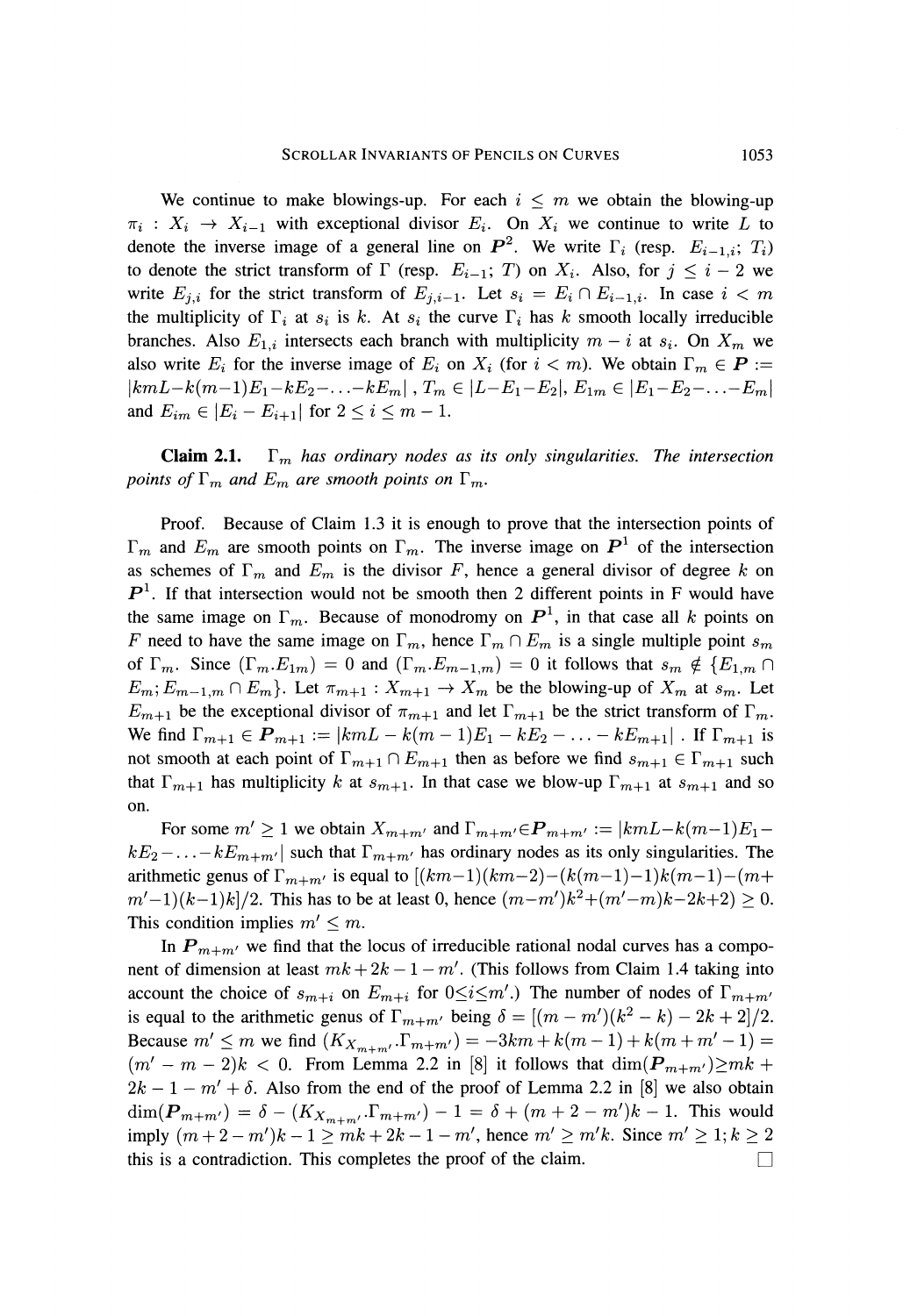#### **3. Canonically adjoint curves**

In order to study canonically adjoint curves for curves belonging to *P* we consider the linear system  $P'_0 = |(km - 3)L - (k(m - 1) - 1)E_1 - (k-1)E_2 - \ldots - (k-1)E_m|$ .

**Claim 3.1.**  $P'_0 = P_0 + (\text{fixed components}) \text{ with } P_0 = |(km - 2 - m)L - (k(m - 1))|$  $- \ldots - (k-2)E_m$ .

Proof. From  $T_m \cdot P'_0 = -1$  it follows that  $T_m$  is a fixed component of  $P'_0$ . Delet ing  $T_m$  from  $P_0$  we obtain  $\left| (km - 4)L - (k(m - 1) - 2)E_1 - (k - 2)E_2 - (k - 1)E_3 - \cdots \right|$  $\ldots - (k-1)E_m$ . In case  $m = 2$  this finishes the proof of the claim.

Assume  $m > 2$ . The intersection number with  $E_{2m}$  is  $-1$ , hence  $E_{2m}$  is a fixed component. Deleting  $E_{2m}$  we obtain  $|(km - 4)L - (k(m - 1) - 2)E_1 - (k - 1)E_2 (k-2)E_3 - (k-1)E_4 - \ldots - (k-1)E_m$ . Continuing in this way one finds fixed components  $E_{3m}$ , ...,  $E_{m-1,m}$ . Deleting them, one obtains  $\left|\left(km-4\right)L-\left(k(m-1)-\right)\right|$  $2)E_1 - (k-1)E_2 - \ldots - (k-1)E_{m-1} - (k-2)E_m$ . Now  $T_m$  is a fixed component. Deleting  $T_m$  one obtains  $|(km - 5)L - (k(m - 1) - 3)E_1 - (k - 2)E_2 - (k - 1)E_3$  $\ldots - (k-1)E_{m-1} - (k-2)E_m$ . In case  $m = 3$  this proves the claim. In case  $m > 3$ one has  $E_{2m}$ , ...  $E_{m-2,m}$ ,  $T_m$  again as fixed components. Deleting them this proves the claim for  $m = 4$ ; in case  $m > 4$  one continues.

For curves  $\Gamma^{\prime}$  of P we need to investigate canonical adjoint curves containing intersections of Γ' with elements from  $\vert L - E_1\vert$  (in terms of linear systems : containing a sum of divisors from  $g_k^1$ ). For a general element R of  $|L - E_1|$  the intersection of R with an element  $\Gamma_m$  of  $P$  not containing  $E_{1m}$  are  $k$  different points. The intersection multiplicity with an element of  $P_0$  is  $k-2 < k$ . Therefore an element of  $P_0$  containing this intersection of  $\Gamma_m$  and *R* contains *R* as a component. Taking *x* general elements  $R_1, \ldots, R_x$  in  $\vert L - E_1 \vert$ , the elements of  $P_0$  containing  $(R_1 \cup \ldots \cup R_x) \cap \Gamma_m$  have  $R_1, \ldots, R_x$  as components. Deleting  $R_1, \ldots, R_x$  we obtain  $P'_x = |(km - 2 - m - 1)|$  $x(L - (k(m - 1) - m - x)E_1 - (k - 2)E_2 - \ldots - (k - 2)E_m$ .

**Claim 3.2.** Write  $x = lm + y$  with  $-1 \le y \le m - 2$ . Then  $P'_x = P_x + (fixed)$ *components*) with  $P_x = |(km - (l + 1)m - y - 2)L - (k(m - 1) - (l + 1)m + l - 1)$  $y)E_1 - (k-l-2)E_2 - \ldots - (k-l-2)E_m |$  . (We do not claim that  $\boldsymbol{P}_x$  has no more *fixed components.)*

Proof. First, take  $0 \le x \le m - 2$ , hence  $x = y$  and  $l = 0$ . Then  $P'_x = P_x$  and there is nothing to prove.

Next, take  $x = m - 1$ , hence  $l = 1$ ;  $y = -1$ . Then  $(E_{1m} \cdot P'_{m-1}) = -1$  (the intersection number of  $E_{1m}$  with elements of  $P'_{m-1}$ ), therefore  $E_{1m}$  is a fixed component of  $P'_{m-1}$ . Deleting  $E_{1m}$  we obtain  $P_{m-1}$ .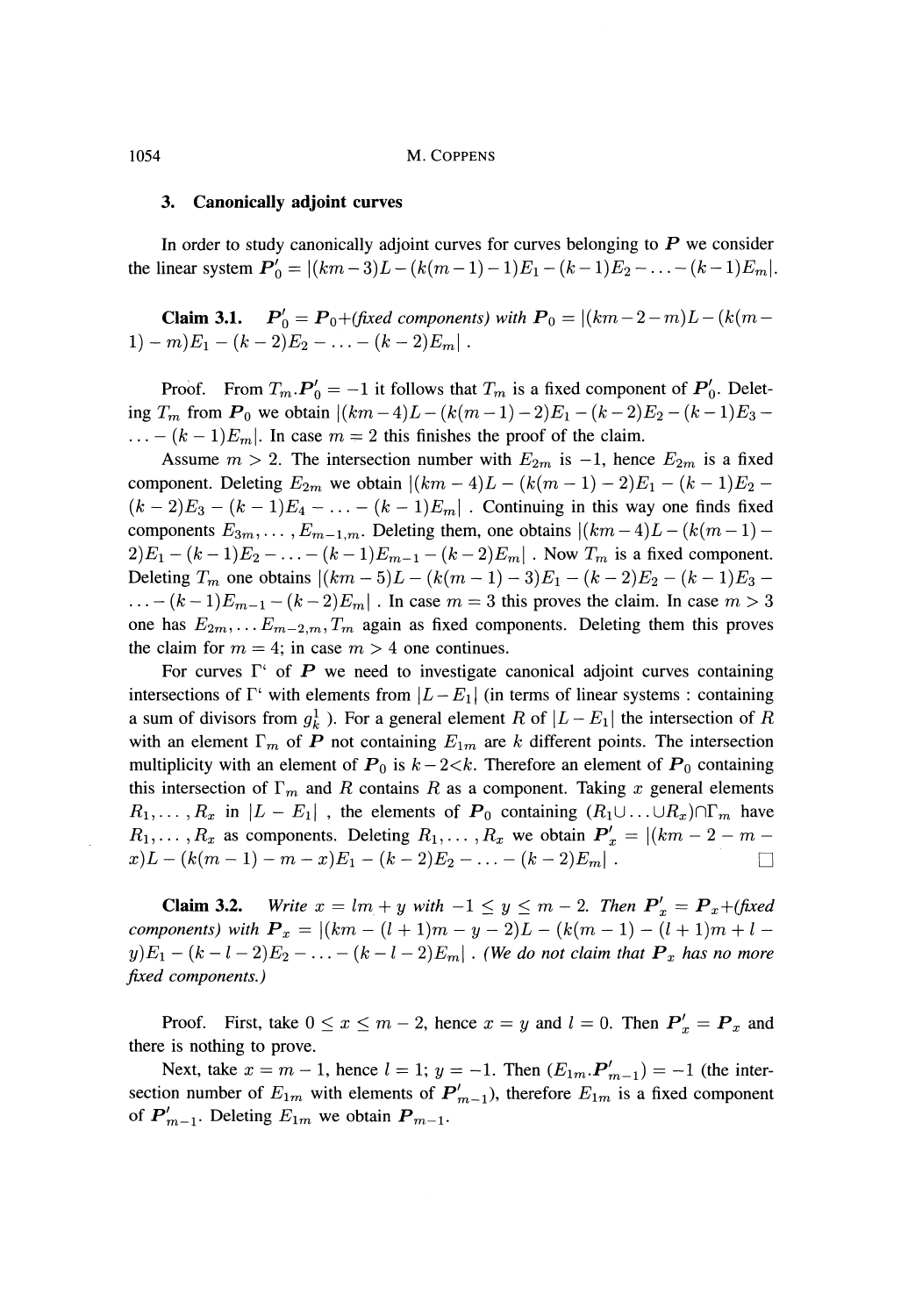More general, for any  $x \ge m$  the curve  $E_{1m}$  is a fixed component of  $P'_x$ . Deleting *E*<sub>1*m*</sub> we obtain  $|(km - 2 - m - x)L - (k(m - 1) - m - x + 1)E_1 - (k - 3)E_2$  $\ldots - (k-3)E_m$ . In case  $m \le x < 2m - 1$  this is  $P_x$ . For  $x = 2m - 1$  (hence  $l = 2$ ;  $y = -1$ ) the intersection number of  $E_{1m}$  with that linear system is  $-1$ , hence  $E_{1m}$ is a fixed component. Deleting  $E_{1m}$  one obtains  $P_{2m-1}$ . Continuing in this way one proves the claim.  $\Box$ 

REMARK 3.3. Taking  $x = (k-2)m + m - 2$  (hence  $l = k-2$ ;  $y = m-2$ ) one finds  $P_{(k-2)m+m-2} = 0$ . For  $x \ge (k-2)m + m - 1$  one finds  $P_x = \emptyset$ .

Given  $0 \le x \le (k-2)m + m-2$  define the integer j by means of the inequalities  $(j-1)m-1 < x \leq jm-1$  with  $j \leq k-1$ .

**Claim 3.4.** 
$$
\dim(\boldsymbol{P}_x) = \frac{j(j-1)}{2}m - 1 + (x - (j-1)m + 1)j - kx + \frac{(k-1)mk - 2k + 2}{2} - 1.
$$

Proof. In case  $x = (k-1)m - 2$  we have to prove  $\dim(\mathbf{P}_{(k-1)m-2}) = 0$ . This follows from Remark 3.3.

Now, fix some  $x < (k-1)m-2$  and assume the claim is proved for  $x+1$  instead of *x*. Writing  $x = lm+y$  with  $-1 \le y \le m-2$ , from the description in Claim 3.2 we find  $\dim(P_x) \geq [(km-(l+1)m-y+1))(km-(l+1)m-y-2)]/2 - [(k(m-1)-(l+1)m+1)]/2]$  $(l-y+1)(k(m-1)-(l+1)m+l-y)/2-[(m-1)(k-l-1)(k-l-2)]/2$ . A computation shows us that we need to prove equality. Assume for *x* we have strict inequality. For  $R \in |L - E_1|$  we have  $(R.P_x) = k-l-2$ , hence *R* imposes at most  $k-l-1$  conditions on  $P_x$ . This implies  $\dim(|P_x - (L - E_1)|) \ge \dim(P_x) - (k - l - 1)$ . In case  $y = m - 2$ one finds  $((P_x - (L - E_1)).E_{1m}) < 0$ , hence  $\dim(|P_x - (L - E_1) - E_{1m}|) \geq \dim(P_x) (k-l-1)$ . But  $|\mathbf{P}_x - (L - E_1) - E_{1m}| = \mathbf{P}_{x+1}$ . One more computation shows that  $\dim(\mathbf{P}_{x+1}) \geq \dim(\mathbf{P}_x) - (k - l - 1)$  gives a contradiction to the assumption that the claim holds for  $P_{x+1}$ . In case  $y < m - 2$  then  $\left| P_x - (L - E_1) \right| = P_{x+1}$  and again, a computation shows a contradiction.

On  $X_m$  we constructed the rational irreducible curve  $\Gamma_m$  belonging to P. From Claim 2.1 we know that  $\Gamma_m$  is a nodal curve, so it has  $g_0 := [(k^2 - k)m - 2k + 2]/2$ ordinary nodes. We write s to denote a node of  $\Gamma_m$ .  $\blacksquare$ .

**Claim 3.5.** We can arrange the nodes  $s_1$ ;...; $s_{g0}$  is such a way that the following *property holds. First we introduce some notation: for*  $0 \le \delta \le g_0$  *let*  $\mathbf{P}_x(s_1; \ldots; s_\delta)$  =  $\{\Gamma \in \mathbf{P}_x : s_i \in \Gamma \text{ for } 1 \leq i \leq \delta\}$ . Then  $\mathbf{P}_x(s_1; \ldots; s_\delta) = \emptyset$  for  $\delta > \dim(\mathbf{P}_x)$  and  $\dim(\boldsymbol{P}_x(s_1;\dots;s_\delta)) = \dim(\boldsymbol{P}_x) - \delta \, \, \textit{if} \, \, \delta \leq \dim(\boldsymbol{P}_x).$ 

Proof. For  $\delta = 0$  there is nothing to prove.

Fix  $\delta > 0$  and assume the claim holds for  $\delta - 1$  instead of  $\delta$ . So, we assume a suited arrangement  $s_1; \ldots; s_{\delta-1}$  for a suitable part of the set of the nodes. We have to prove that the set of the remaining nodes of  $\Gamma_m$  contains a suited one to be numbered  $s_\delta$ .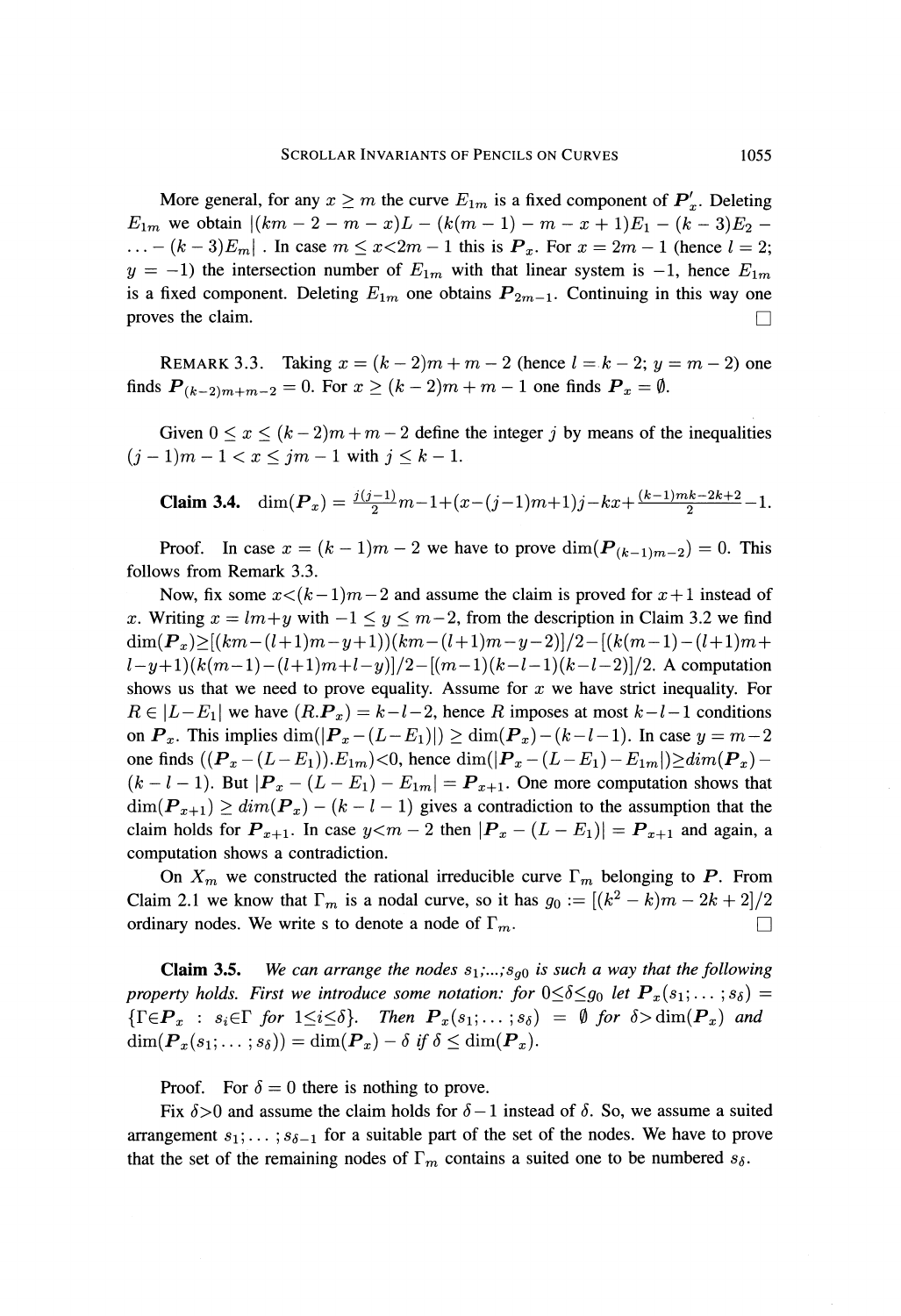1056 M. COPPENS

Numbers x satisfying  $\delta - 1 > \dim(P_x)$  impose no conditions on  $s_{\delta}$ . Let  $x_0$  be the minimal number such that  $\delta - 1 \le \dim(P_x)$ . We know that  $\dim(P_{x_0}(s_1; \dots; s_{\delta-1})) =$  $\dim(\mathcal{P}_{x_0})$ - $(\delta$ -1) $\geq$ 0. If each element of  $\mathcal{P}_{x_0}(s_1;\dots;s_{\delta-1})$  would contain all the nodes of  $\Gamma_m$  then  $\Gamma_m$  possesses a canonically adjoint curve. Since  $\Gamma_m$  is a rational curve this is impossible. Hence, there exists a node  $s_0$  such that  $dim(P_{x_0}(s_1; \ldots; s_{\delta-1}; s_0)) =$  $\dim(\mathbf{P}_{x_0}) - \delta$  (with  $\mathbf{P}_{x_0}(s_1; \ldots; s_{\delta-1}; s_0) = \emptyset$  if  $\delta - 1 = \dim(\mathbf{P}_{x_0})$ ). In case for all  $x \le x_0$  we find  $\dim(P_x(s_1; \ldots; s_{\delta-1}; s_0)) = \dim(P_x) - \delta$  then we can take  $s_0 = s_{\delta}$ .

Assume  $x' < x_0$  such that  $\dim(P_{x'}(s_1; \dots; s_{\delta-1}; s_0)) = \dim(P_{x'}) - \delta + 1$  while  $\dim(\boldsymbol{P}_{x'+1}(s_1; \dots; s_{\delta-1}; s_0)) = \dim(\boldsymbol{P}_{x'+1}) - \delta$ . Using a general  $R \in |L - E_1|$  and using the arguments from the proof of Claim 3.4 one finds a contradiction.  $\Box$ 

# **4. Proof of the theorem**

Now, we finish the proof of the theorem in the introduction. We start with the rational irreducible nodal curve  $\Gamma_m$  on  $X_m$ . We make an arrangement of the nodes as in Claim 3.5. The main result in Section 2 of [8] implies that there exists a 1 dimensional flat family  $Y \to T$  of curves on  $X_m$  belonging to P such that the fiber over a special point  $t_0$  of  $T$  is the curve  $\Gamma_m$  and a general fiber is a nodal curve  $\Gamma$ with exactly  $g_0 - g$  nodes such that those nodes specialize to the nodes  $s_1; \ldots; s_{g_0-g}$ on  $\Gamma_m$ . Define  $P_{x,\Gamma} = \{D \in \mathbf{P}_x : D \text{ contains the nodes of } \Gamma\}$ . Clearly  $\dim(P_{x,\Gamma}) \ge$  $dim(\mathbf{P}_x) - (g_0 - g)$ . For the special fiber  $\Gamma_m$  we have  $\mathbf{P}_x(s_1; \dots; s_{g_0 - g}) = \emptyset$  if  $g_0$  $g > \dim(\boldsymbol{P}_x)$  and  $\dim(\boldsymbol{P}_x(s_1; \dots; s_{g_0-g})) = \dim(\boldsymbol{P}_x) - (g_0 - g)$  if  $g_0 - g \leq \dim(\boldsymbol{P}_x)$ . Semicontinuity implies  $P_{x,\Gamma} = \emptyset$  if  $g_0 - g > \dim(P_x)$  and  $\dim(P_{x,\Gamma}) = \dim(P_x) - g$  $(g_0 - g)$  if  $g_0 - g \le \dim(\mathbf{P}_x)$ . Let *C* be the normalization of Γ. It is a smooth curve of genus g. The linear system  $\vert L-E_1\vert$  induces a linear system  $g_k^1$  on C without base points. Taking x general elements  $R_1, \ldots, R_x$  in  $\vert L-E_1\vert$  corresponds to taking x general divisors in  $g_k^1$ . From the description of  $\mathbf{P}_x$  in 3.2 we find that  $\dim(\mathbf{P}_{x,\Gamma})$  is equal to the dimension of canonically adjoint curves  $\Gamma$  containing the intersection of  $\Gamma$ with  $R_1\cup\ldots\cup R_x$ , hence it is equal to  $\dim(|K_C-xg_k^1|)$ . In particular, if  $\mathbf{P}_{x,\Gamma} = \emptyset$  then  $|K_C - x g_k^1| = \emptyset$ . So, we find  $|K_C - x g_k^1| = \emptyset$  if  $g_0 - g > \dim(P_x)$ ;  $\dim(|K_C - x g_k^1|) = \emptyset$  $\dim(\mathbf{P}_x) - (g_0 - g)$  if  $g_0 - g \leq \dim(\mathbf{P}_x)$ . Using 3.4 and the Riemann-Roch Theorem one finds  $\dim(|xq^1_k|) = \max\{ \frac{j(j-1)}{2}m - 1 + (x - (j-1)m + 1)j; kx - g \}$ . In particular  $\dim(|(m-1)g_k^1|) = m - 1$  and  $\dim(|mg_k^1|) = m + 1$ . Since Γ is obtained from C using a linear subsystem of  $\vert mg_k^1 \vert$ , one also finds  $\vert mg_k^1 \vert$  is birationally very ample. This finishes the proof of the theorem.  $\Box$ 

#### **References**

<sup>[1]</sup> A. Del Centina and A. Gimigliano: *Scrollar invariants and resolutions of certain k-gonal curves,* Ann. Univ. Ferrara 39 (1993), 187-201.